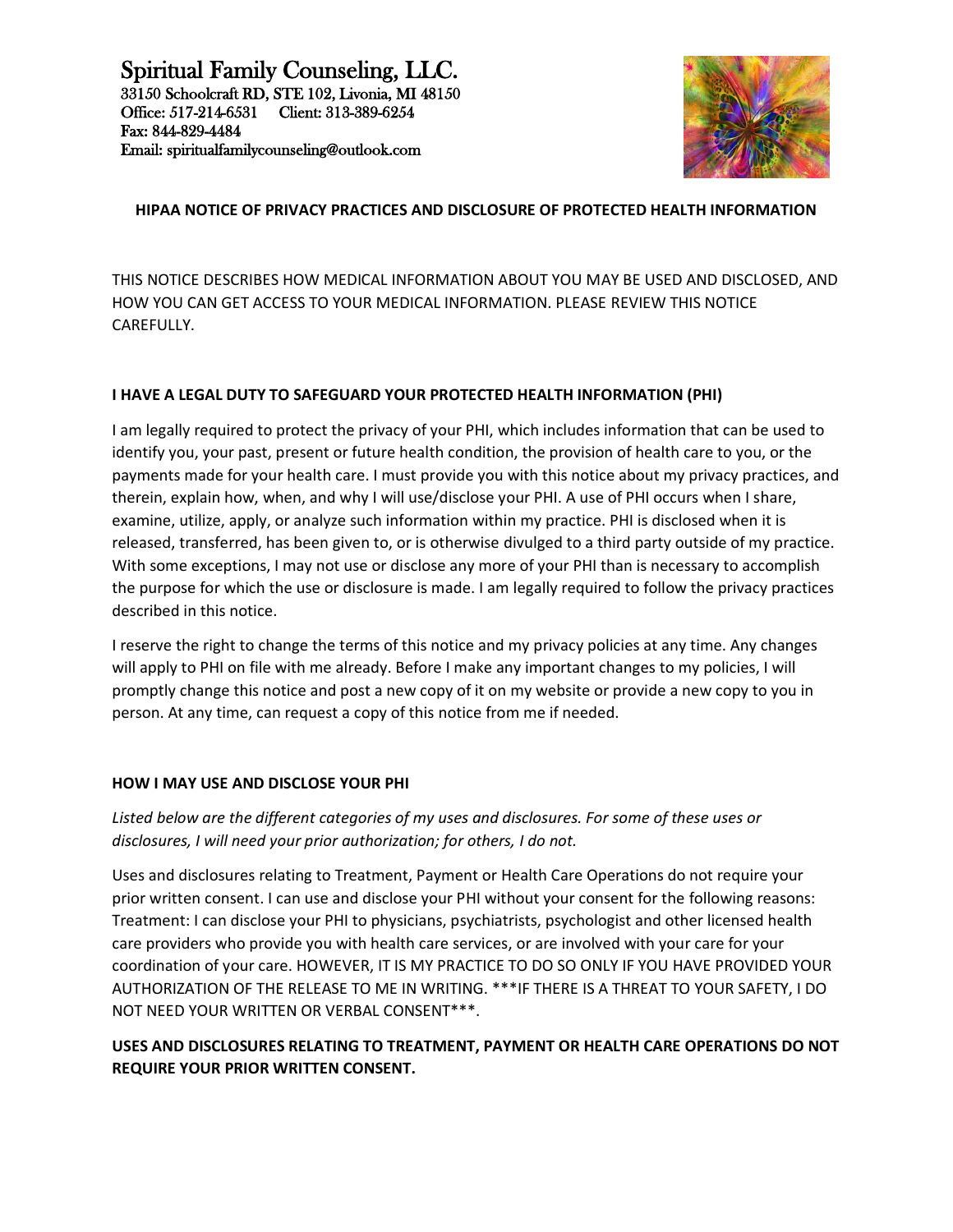Coordination of care for your treatment allows me to disclose your PHI to physicians, psychiatrists, psychologist and other licensed health care providers who provide you with health care services, or are involved with your care. However, it is my practice to do so only with written authorization. If there is a threat to your safety, I do not need written consent.

Obtainment of payment for treatment such as to bill and collect payment for the treatment and services provided by me to you. I might need to send your PHI to your insurance company or health plan to get paid for the health care services I have provided to you. I may also provide your PHI to my business associates, such as billing, claims processing and others that process my health care claims. All of our business associates are obligated to protect you PHI, and are not allowed to use or disclose any information for any reason other than the reasons specified in our contract.

Health Care Operations so that evaluations can be made of health care professionals who provide care to you. Or, I may also provide your PHI to our accountants, attorney, consultants and others to make sure I am complying with applicable laws.

Other disclosures may be made without your consent if you need emergency treatment, as long as I try to obtain your consent after treatment is rendered. Or, if I try to obtain your consent but you are unable to communicate with me (unconscious or in severe pain), and I think that you would consent to such treatment if you were able to do so.

#### **CERTAIN USES AND DISCLOSURE DO NOT REQUIRE YOUR CONSENT.**

*I CAN USE AND DISCLOSE YOUR PHI WITHOUT YOUR CONSENT OR AUTHORIZATION FOR THE FOLLOWING REASONS:*

When disclosure is required by federal, state or local law; judicial or administrative proceedings; or, law enforcement. I may make a disclosure to applicable officials when required by law about victims of abuse or neglect; or when ordered in a judicial or administrative proceeding.

For public health activities and requirements such as county coroner reports.

For health oversight activities. If required by the government to assist with an investigation or inspection of a health care provider organization.

For research purposes. If necessary, to assist with medical research.

To avoid harm. If a report is required to law enforcement in order to avoid a serious threat to or lessen harm to you or another person.

For specific government functions. In certain situation when providing care to veterans or military personnel, and to assist with national security or intelligence operations.

For workers' compensation purposes. To comply with workers' compensation laws.

Appointment reminders and health related benefits or services.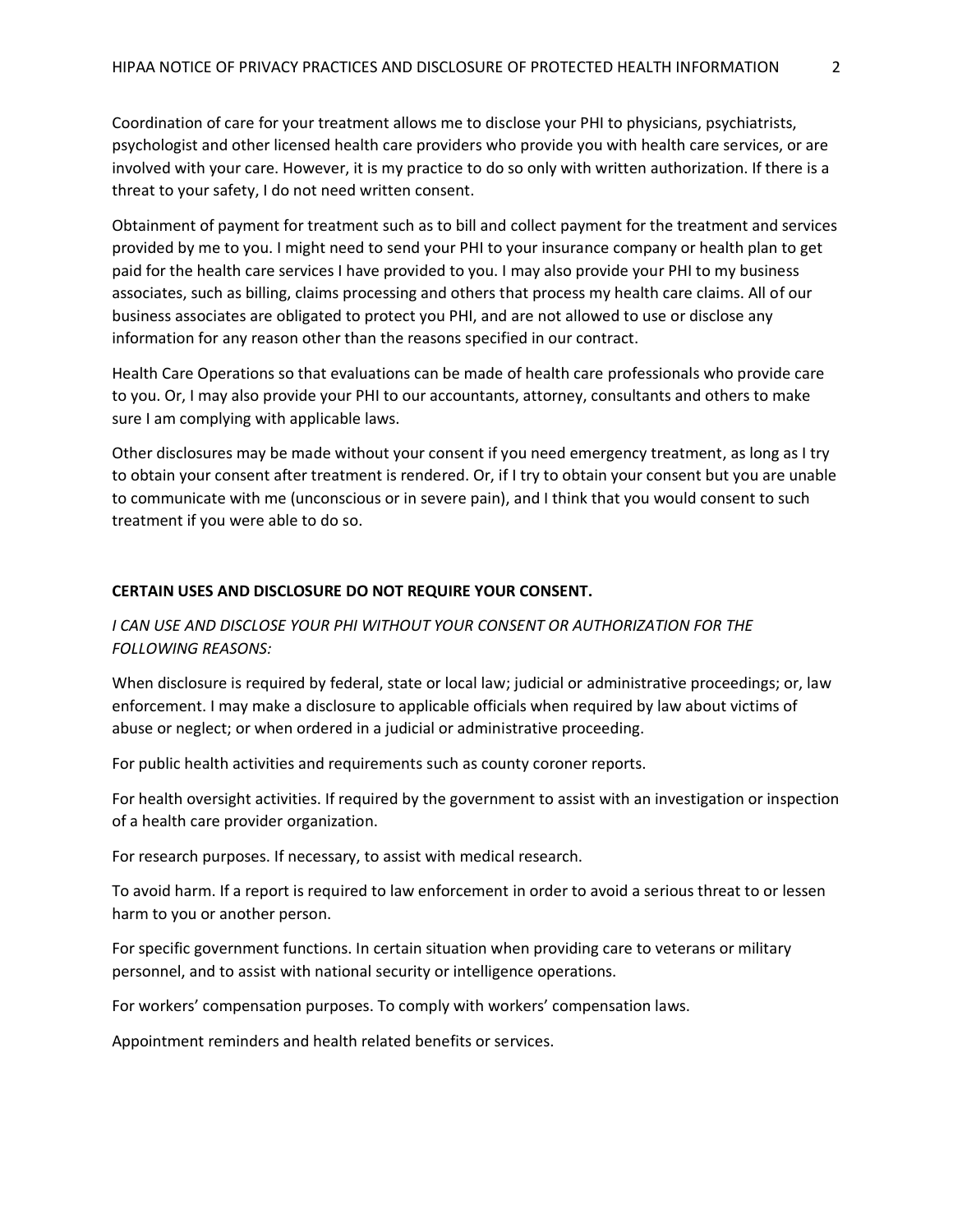#### **CERTAIN USES AND DISCLOSURES REQUIRE YOU TO HAVE THE OPPORTUNITY TO OBJECT.**

Disclosures to Family, Friends or Others that you indicate are involved in your care or the payment for your care, unless you object in whole or part. The opportunity to consent may be obtained retroactively in emergency situations.

Other uses and disclosures require your prior written authorization at times, but Spiritual Family Counseling, LLC. does not. These include disclosing for marketing purposes (of services other than those of Spiritual Family Counseling, LLC.), sale of PHI to 3rd parties, and for fundraising purposes. In these or any other situation not described in sections III A, B, and C above, written authorization would be requested. If authorization is granted, you can later revoke such authorization in writing to stop any future uses and disclosures (to the extent that I have not taken any action in reliance on such authorization) of your PHI by me.

#### **RIGHTS REGARDING YOUR PHI**

The Right to Request Limits on Uses and Disclosures of Your PHI. You have the right to ask that I limit how I uses and disclose your PHI. I am not required to agree it requires the restriction of disclosure to care services paid for in cash or out of pocket, but not if your service was paid for with insurance. If there is an agreement, I will comply with your request unless the information is needed to provide you with emergency treatment. You may not limit the uses and disclosures that I am legally required or allowed to make.

Out of Pocket Payment. If you paid out of pocket (not with insurance), you have the right to ask that your Protected Health Information with respect to that Item or service not be disclosed to a health plan for purposes of payment or health care operations, and I will honor that request.

The Right to Choose How I Send PHI to YOU… alternate addresses or means. I must agree to your request, as long as I can easily send information in the format you requested.

The Right to See and Get Copies of Your PHI. In most cases, you have the right to look at or get copies of your PHI if the request is made in writing. If I do not have your PHI, but I know who does, I will tell you how to get it. I will respond to you within 30 days of receiving your written request. A summary of the PHI will be provided to you upon your agreement to receiving the summary AND its accompanied cost. Please see Spiritual Family Counseling, LLC. fee agreement. If your request is denied, you will be notified of the reasons why in writing.

Treatment notes are stored by Spiritual Family Counseling, LLC, and are a part of your PHI and accessible to you. \*\*\* Please see fee agreement\*\*\*

The Right to Obtain a List of PHI Disclosures Made. The list will not include uses or disclosures that you have already consented to, such as those made for treatment, payment or health care operations provided directly to you or to your family. The list also won't include uses and disclosures made before April 15, 2003. I will respond to your request for an account of disclosures within 60 day of receiving your request. The list I will give you will include disclosures made in the last six years unless you request a shorter time. The list will include the date of the disclosure, to whom PHI was disclosed (including their address, if known), a description of the information disclosed, and the reason for the disclosure. I will